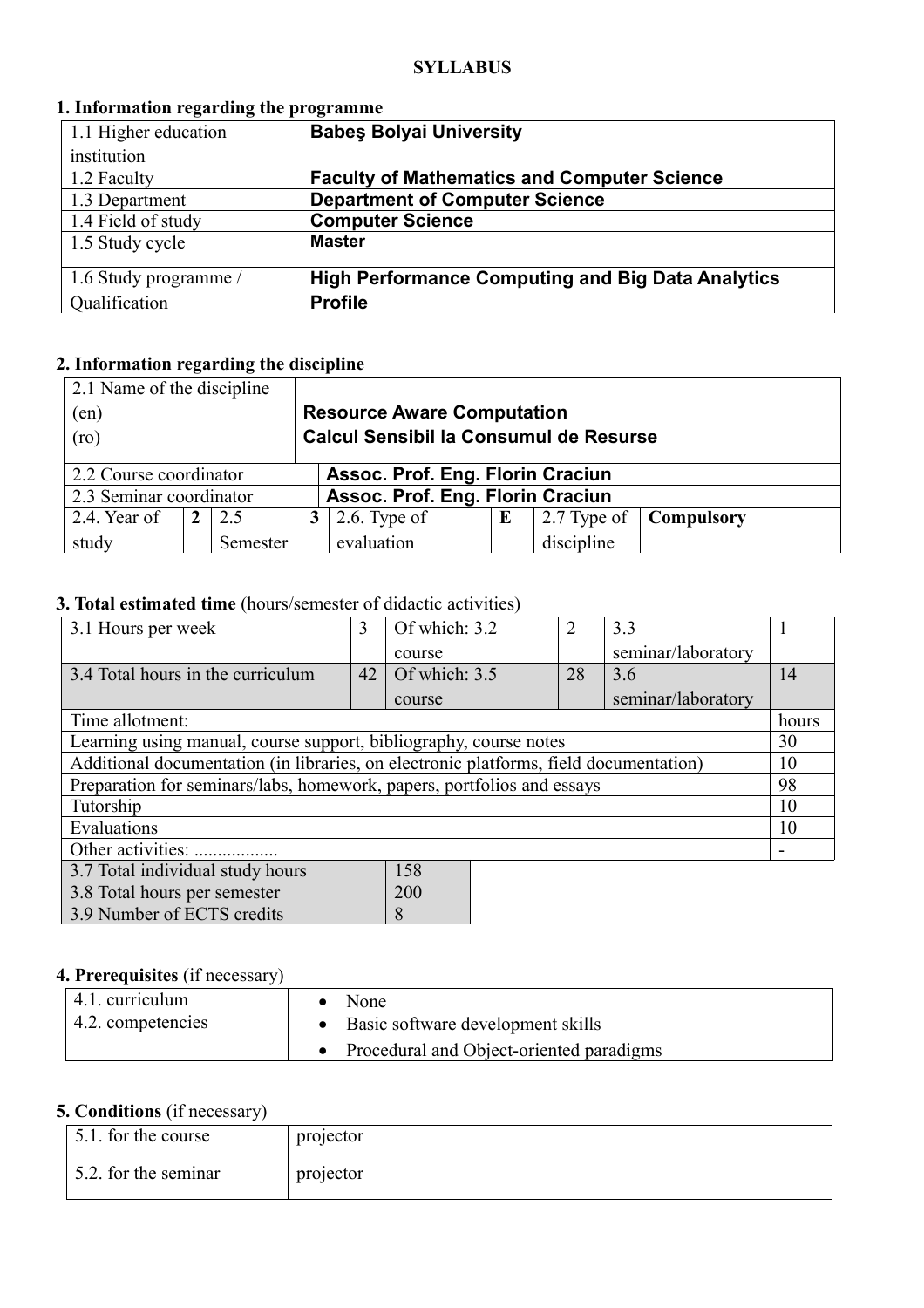# **6. Specific competencies acquired**

| <b>Professional</b><br>competencies | Understanding and working with basic concepts in software engineering;<br>Knowledge, understanding and use of basic concepts of theoretical<br><b>Computer Science</b><br>Capability of analysis and synthesis;<br>Proficient use of methodologies and tools specific tool software systems<br>Good programming skills in high-level languages |
|-------------------------------------|------------------------------------------------------------------------------------------------------------------------------------------------------------------------------------------------------------------------------------------------------------------------------------------------------------------------------------------------|
| <b>Transversal</b><br>competencies  | Improved programming abilities: debugging and correcting compilers<br>errors<br>Ability to apply compiler techniques to different real life problems                                                                                                                                                                                           |

## **7. Objectives of the discipline** (outcome of the acquired competencies)

| 7.1 General objective of the | To understand fundamental concepts of software quality.                  |
|------------------------------|--------------------------------------------------------------------------|
|                              |                                                                          |
| discipline                   |                                                                          |
|                              | To be able to apply basic methods for software analysis and<br>$\bullet$ |
|                              |                                                                          |
|                              | software quality assurance.                                              |
|                              |                                                                          |
| 7.2 Specific objective of    | To understand the compiler optimizations                                 |
|                              |                                                                          |
| the discipline               |                                                                          |
|                              | To acquire a modern programming style<br>$\bullet$                       |
|                              |                                                                          |
|                              |                                                                          |
|                              | To understand how the resources (memory, CPU, batery) are<br>$\bullet$   |
|                              | used by the programs                                                     |
|                              |                                                                          |
|                              |                                                                          |

### **8. Content**

| 8.1 Course                                     | Teaching methods       | Remarks |
|------------------------------------------------|------------------------|---------|
| 1. Program analysis: principles, program       | Exposure, description, |         |
| optimizations.                                 | explanation, debate    |         |
|                                                | and dialogue,          |         |
|                                                | discussion of case     |         |
|                                                | studies                |         |
| 2. Intermediate program representations.       | explanation, debate    |         |
|                                                | and dialogue,          |         |
|                                                | discussion of case     |         |
|                                                | studies                |         |
| 3. Program properties representation. Lattices | Exposure, description, |         |
|                                                | explanation            |         |
| 4. Dataflow Analysis: principles               | Exposure, description, |         |
|                                                | explanation            |         |
| 5. Forward Dataflow Analysis                   | Exposure, description, |         |
|                                                | explanation,           |         |
|                                                | discussion of case     |         |
|                                                | studies                |         |
| 6. Backward Dataflow Analysis                  | Exposure, description, |         |
|                                                | explanation,           |         |
|                                                | discussion of case     |         |
|                                                | studies                |         |
| <b>Interprocedural Dataflow Analysis</b><br>7. | Exposure, description, |         |
|                                                | explanation,           |         |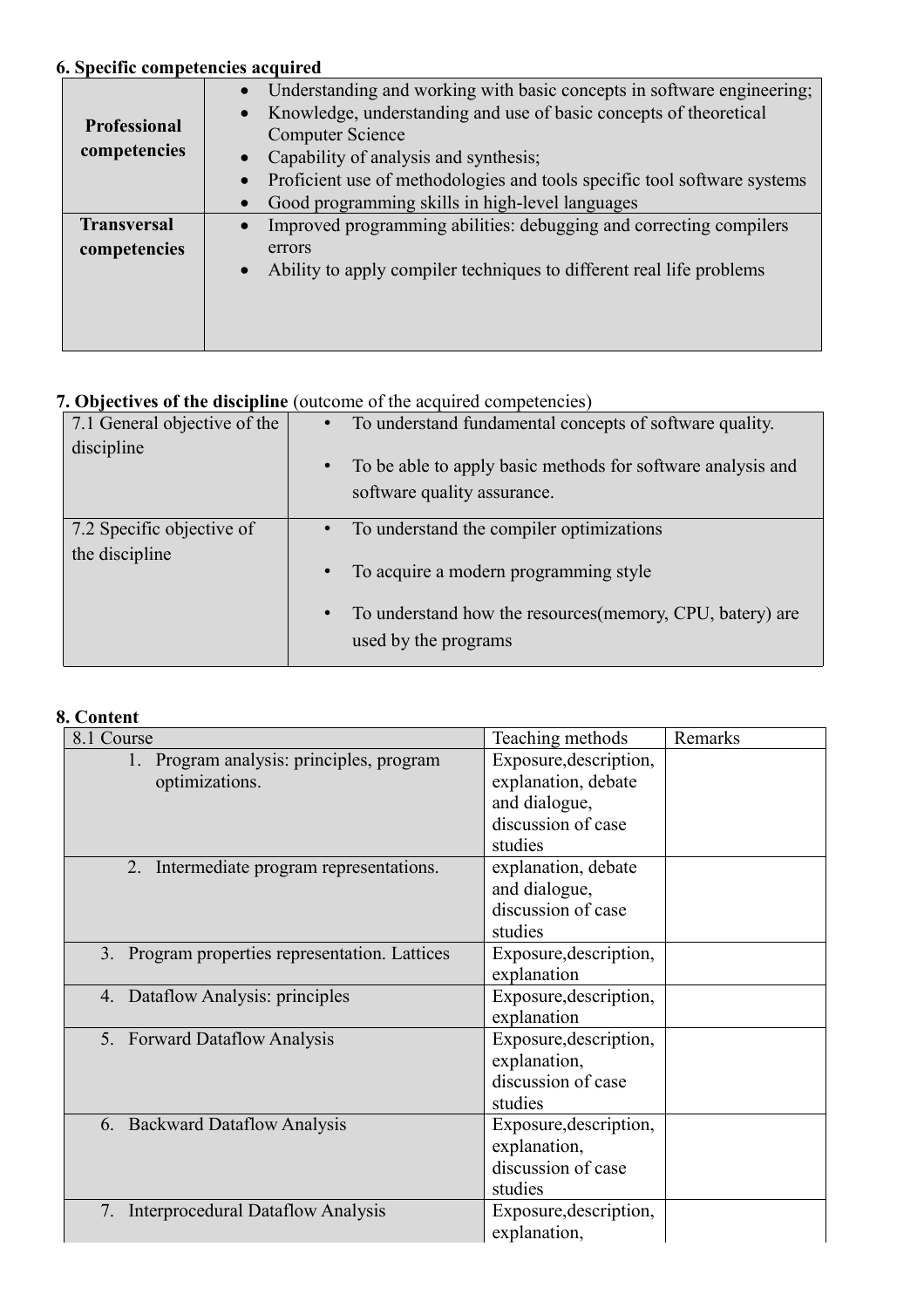| 8. Control-Flow analysis                                             | Exposure, description, |  |  |
|----------------------------------------------------------------------|------------------------|--|--|
|                                                                      | explanation            |  |  |
| 9. Alias analysis                                                    | Exposure, description, |  |  |
|                                                                      | explanation,           |  |  |
|                                                                      | discussion of case     |  |  |
|                                                                      | studies                |  |  |
| 10. Alias analysis                                                   | Exposure, description, |  |  |
|                                                                      | explanation,           |  |  |
|                                                                      | discussion of case     |  |  |
|                                                                      | studies                |  |  |
| 11. Flow analysis                                                    | Exposure, description, |  |  |
|                                                                      | explanation,           |  |  |
|                                                                      | discussion of case     |  |  |
|                                                                      | studies                |  |  |
| 12. Flow analysis                                                    | Exposure, description, |  |  |
|                                                                      | explanation,           |  |  |
|                                                                      | discussion of case     |  |  |
|                                                                      | studies                |  |  |
| 13. Taint analysis                                                   | Exposure, description, |  |  |
|                                                                      | explanation,           |  |  |
|                                                                      | discussion of case     |  |  |
|                                                                      | studies                |  |  |
| 14. Race analysis                                                    | Exposure, description, |  |  |
|                                                                      | explanation,           |  |  |
|                                                                      | discussion of case     |  |  |
|                                                                      | studies                |  |  |
| Bibliography                                                         |                        |  |  |
| 1. Flemming Nielson, Hanne Riis Nielson, Chris Hankin: Principles of |                        |  |  |
| ProgramAnalysis, Springer, 1999.                                     |                        |  |  |
|                                                                      |                        |  |  |

- 2. Advanced Compiler Design and Implementation, by Muchnick. Morgan Kaufmann 1997
- 3. Benjamin C. Pierce. Types and Programming Languages
- 4. Neil D. Jones, Flemming Nielson. Abstract Interpretation: a Semantic-Based Tool for Program Analysis, in: Handbook of logic in computer science (vol. 4). Oxford University Press, 1995

| 8.2 Seminar / laboratory                            | Teaching methods       | Remarks               |
|-----------------------------------------------------|------------------------|-----------------------|
| 1. Research papers presentations                    | Use practical tools to | Seminar is            |
|                                                     | implement group        | organized as a        |
|                                                     | projects. Discuss      | total of 14 hours $-$ |
|                                                     | research papers.       | 2 hours every         |
|                                                     |                        | second week           |
|                                                     |                        | Project is every      |
|                                                     |                        | week.                 |
| 2. Dataflow project for a simple object-oriented    | Use practical tools to |                       |
| language: program representation                    | implement group        |                       |
|                                                     | projects. Discuss      |                       |
|                                                     | research papers.       |                       |
| 3. Research papers presentations                    | Use practical tools to |                       |
|                                                     | implement group        |                       |
|                                                     | projects. Discuss      |                       |
|                                                     | research papers.       |                       |
| Dataflow project for a simple object-oriented<br>4. | Use practical tools to |                       |